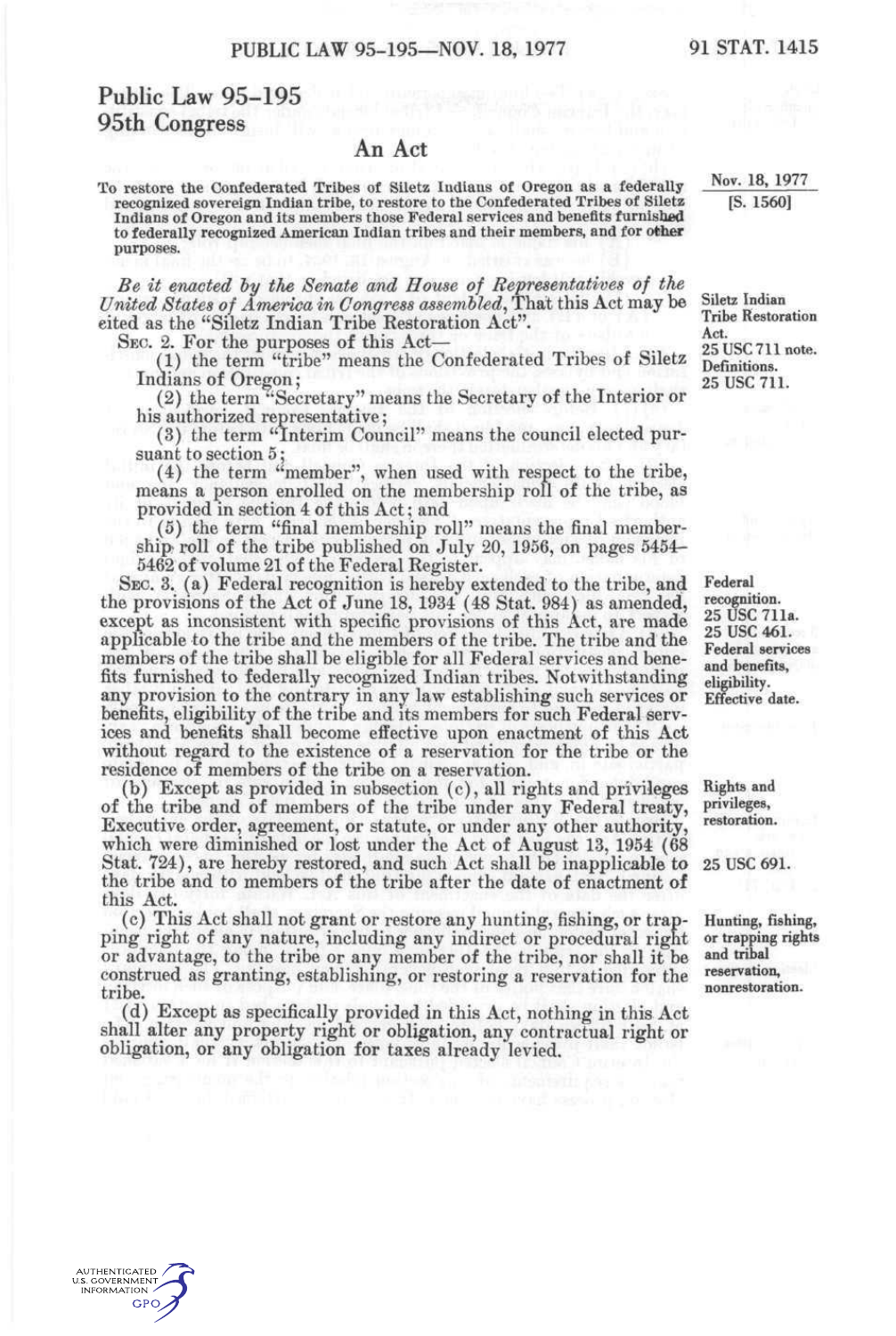Open membership roll. 25 use 711b.

SEC. 4. (a) The final membership roll is declared open. The Secretary, the Interim Council, and tribal officials under the tribal constitution and bylaws shall take such measures as will insure the continuing accuracy of the membership roll.

(b) (1) Until after the initial election of tribal officers under the tribal constitution and bylaws, a person shall be a member of the tribe and his name shall be placed on the membership roll if he is living and

(A) his name is listed on the final membership roll;

(B) he was entitled on August 13,1954, to be on the final membership roll but his name was not listed on that roll; or

(C) he is a descendant of a person specified in subparagraph (A) or (B) and possesses at least one-fourth degree of blood of members of the tribe or their Siletz Indian ancestors.

(2) After the initial election of tribal officials under the tribal constitution and bylaws, the provisions of the tribal constitution and bylaws shall govern membership in the tribe.

(c)(1) Before election of the Interim Council, verification of descendancy, age, and blood shall be made upon oath before the Secretary and his determination thereon shall be final.

(2) After election of the Interim Council and before the initial election of the tribal officials, verification of descendancy, age, and blood shall be made upon oath before the Interim Council, or its authorized representative. A member of the tribe, with respect to the inclusion of any name, and any person, with respect to the exclusion of his name, may appeal to the Secretary, w^ho shall make a final determination of each such appeal within ninety days after an appeal has been filed with him. The determination of the Secretary with respect to an appeal under this paragraph shall be final.

(3) After the initial election of tribal officials, the provisions of the tribal constitution and bylaws shall govern the verification of any requirements for membership in the tiibe, and the Secretary and the Interim Council shall deliver their records and files, and any'other material relating to enrollment matters, to the tribal governing body.

(d) For purposes of sections 5 and 6, a member who is eighteen years of age or older is entitled and eligible to be given notice of, attend, participate in, and vote at, general council meetings and to nominate candidates for, to run for any office in, and to vote in, elections of members to the Interim Council and to other tribal councils.

SEC. 5. (a) Within forty-five days after the date of the enactment of this Act, the Secretary shall announce the date of a general council meeting of the tribe to nominate candidates for election to the Interim Council. Such general council meeting shall be held within sixty days after the date of the enactment of this Act. Within forty-five days after such general council meeting the Secretary shall hold an election by secret ballot, absentee balloting to be permitted, to elect nine members of the tribe to the Interim Council from among the nominees submitted to him from such general council meeting. The Secretary shall assure that notice of the time, place, and purpose of such meeting and election shall be provided to members described in section 4(d) at least fifteen days before such general meeting and election. Tlie ballot shall provide for write-in votes. The Secretary shall approve the Interim Council elected pursuant to this section if he is satisfied that the requirements of this section relating to the nominating and election process have been met. If he is not so satisfied, he shall hold

Verification oaths, determination.

Appeal and determination.

Records, files, and materials, delivery to tribe.

Franchisement.

Interim Council members, nomination and election. 25 USC 711c.

Meeting, notice.

Write-in votes. Approval.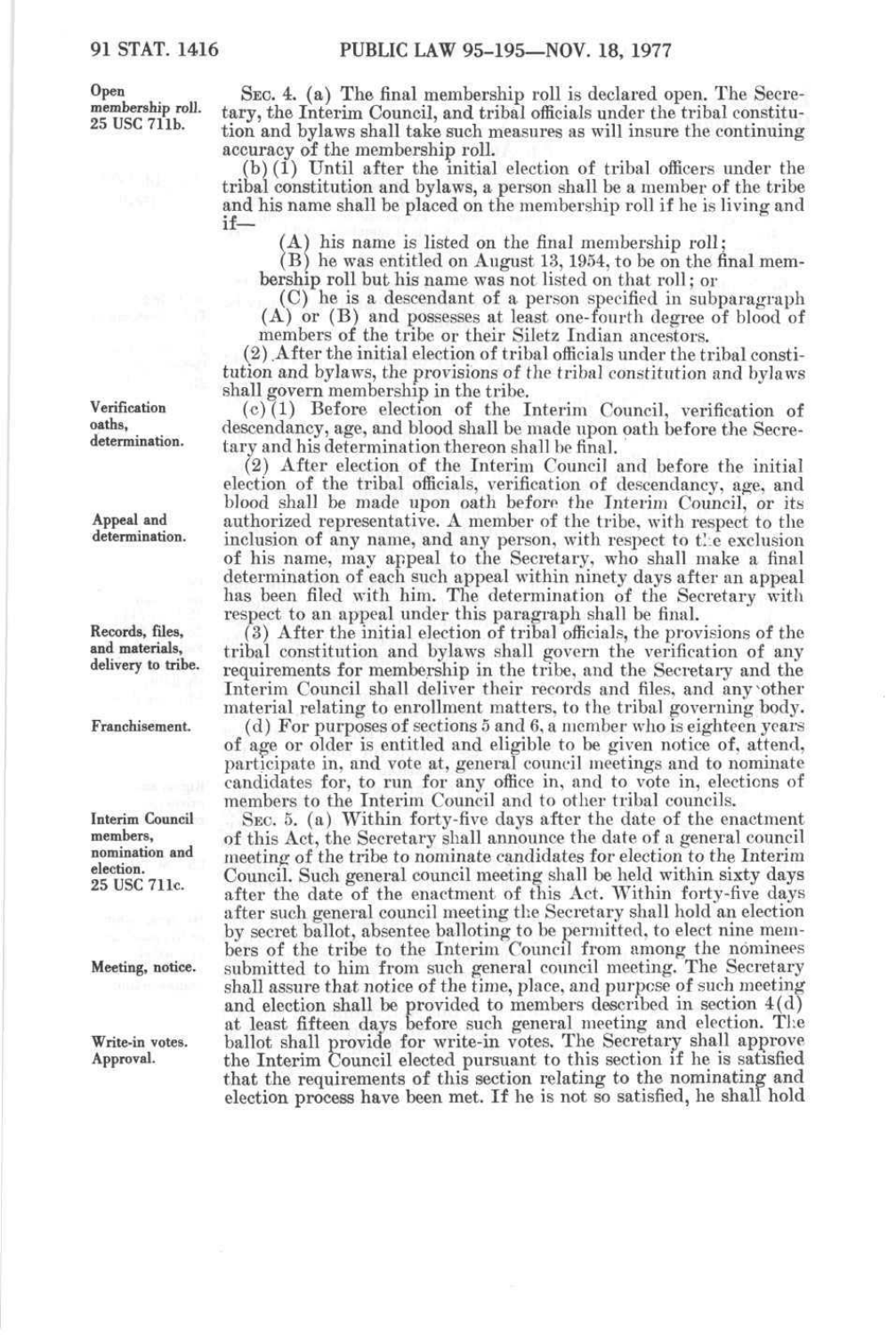another election under this section, with the general council meeting to nominate candidates for election to the Interim Council to be held within sixty days after such election.

(h) The Interim Council shall represent the tribe and its members in the implementation of this Act and shall be the acting tribal governing body until tribal officials are elected pursuant to section  $6(c)$ and shall have no powers other than those given to it in accordance with this Act. The Interim Council shall have full authority and capacity to receive grants from and to make contracts with the Secretary and the Secretary of Health, Education, and Welfare with respect to Federal services and benefits for the tribe and its members and to bind the tribal governing body as the successor in interest to the Interim Council for a period extending not more than six months after the date on which the tribal governing body takes office. Except as provided in the preceding sentence, the Interim Council shall have no power or authority after the time when the duly-elected tribal governing body takes office: Provided, That no authority to make payments under this Act shall be effective except to such extent or in such amounts as are provided in advance in appropriation Acts.

(c) Within thirty days after receiving notice of a vacancy on the Interim Council, the Interim Council shall hold a general council meeting for the purpose of electing a person to fill such vacancy. The Interim Council shall provide notice of the time, place, and purpose of such meeting and election to members described in section 4(d) at least ten days before such general meeting and election. The person nominated to fill such vacancy at the general council meeting who received the highest number of votes in the election shall fill such vacancy.

SEC. 6. (a) Upon the written request of the Interim Council, the Secretary shall conduct an election by secret ballot, pursuant to the provisions of section 16 of the Act of June 18,1934 (48 Stat. 987), for the purpose of adopting a constitution and bylaws for the tribes. The election shall be held within sixty days after the Secretary has—

(1) reviewed and updated the final membership roll for accuracy, in accordance with sections  $4(a)$ ,  $4(b)$   $(1)$ , and  $4(c)$   $(1)$ ,

(2) made a final determination of all appeals filed under section  $4(c)$  (2), and

(3) published in the Federal Register a certification copy of the membership roll of the tribe.

(b) The Interim Council shall draft and distribute to each member described in section 4(d), no later than thirty days before the election under subsection (a), a copy of the proposed constitution and bylaws of the tribe, as drafted by the Interim Council, along with a brief, impartial description of the proposed constitution and bylaws. The members of the Interim Council may freely consult with members of the tribe concerning the text and description of the constitution and bylaws, except that such consultation may not be carried on within fifty feet of the polling places on the date of the election,

(c) In any election held pursuant to subsection (a), the vote of a majority of those actually voting shall be necessary and sufficient for the adoption of a tribal constitution and bylaws.

(d) Not later than one hundred and twenty days after the tribe adopts a constitution and bylaws, the Interim Council shall conduct an election by secret ballot for the purpose of electing the individuals who will serve as tribal officials as provided in the tribal constitution and

Interim Council. Functions.

Services and benefits, grants and contracts.

Council vacancies. Election, notice.

Constitution and bylaws, adoption. Secret ballot, request. 25 USC 711d. 25 USC 476. Roll, review.

Certified copy, publication in Federal Register. Copies and description, distribution.

Consultation.

Tribal officials, election by secret ballot.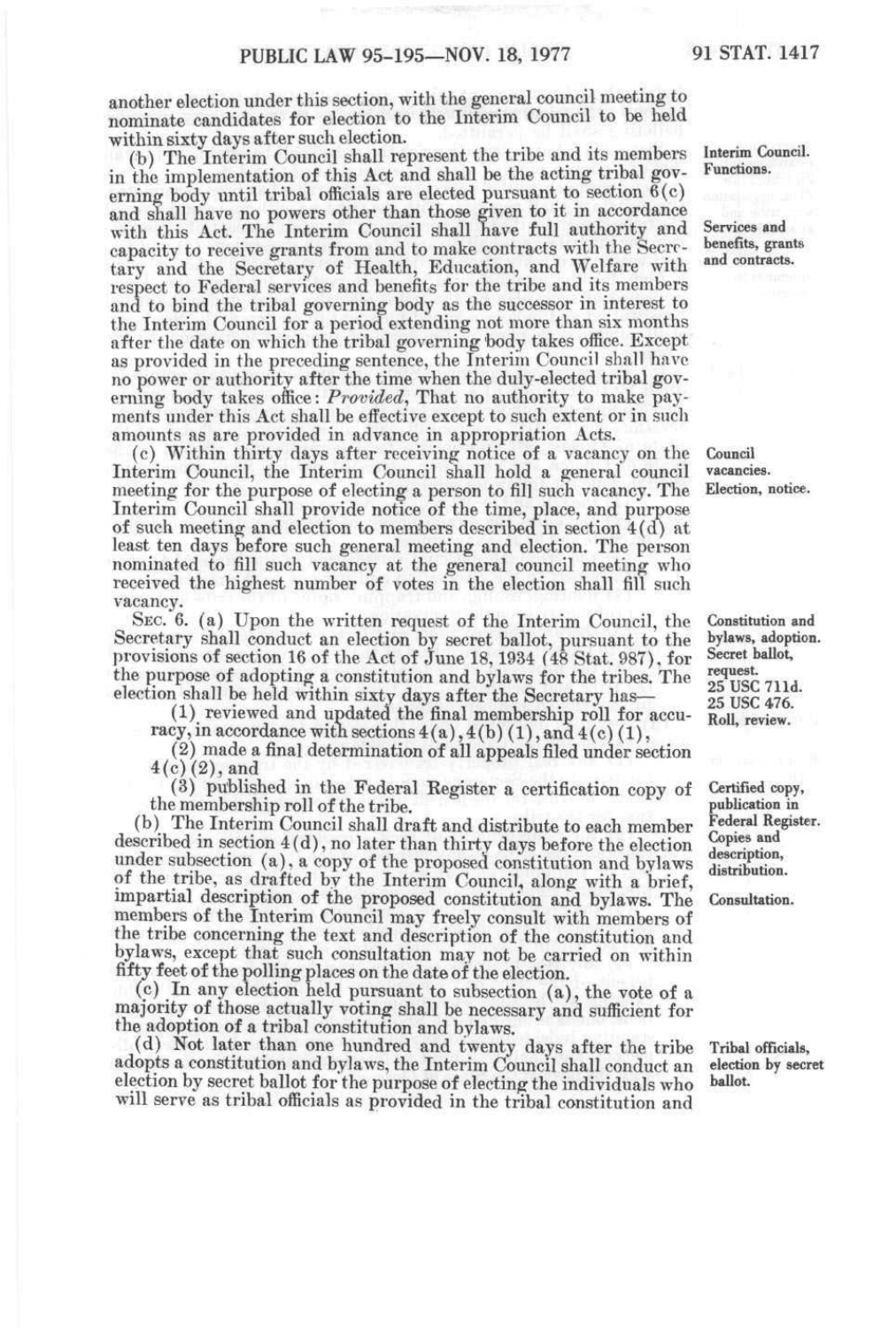bylaws. For the purpose of this election and notwithstanding any provision in the tribal constitution and bylaws to the contrary, absentee balloting shall be permitted.

SEC. 7. (a) Any reservation for the tribe shall be established by an Act of Congress enacted after the enactment of this Act.

(b) Inasmuch as the reservation of the tribe has been terminated, the Secretary shall negotiate with the tribe, or with representatives of the tribe chosen by the tribe, concerning the establishment of a reservation for the tribe and shall, in accordance with subsections (c) and (d) and within two years after the date of enactment of this Act, develop a plan for the establishment of a reservation for the tribe. Upon approval of such plan by the tribal officials elected under the tribal constitution and bylaws adopted pursuant to section 6, the Secretary shall submit such plan, in the form of proposed legislation, to the Congress.

(c) To assure that legitimate State and local interests are not prejudiced by the creation of a reservation for the tribe, the Secretary, in developing a plan under subsection (b) for the establishment of a reservation, shall notify and consult with all appropriate officials of the State of Oregon, all appropriate local governmental officials in the State of Oregon and any other interested parties. Such consultation shall include the following subjects:

(1) the size and location of the reservation;

(2) the effect the establishment of the reservation would have on State and local tax revenues;

(3) the criminal and civil jurisdiction of the State of Oregon with respect to the reservation and persons on the reservation;

(4) hunting, fishing, and trapping rights of the tribe and members of the tribe, on the reservation;

(5) the provision of State and local services to the reservation and to the tribe and members of the tribe on the reservation; and

(6) the provision of Federal services to the reservation and to the tribe and members of the tribe and the provision of services by the tribe to members of the tribe.

(d) Any plan developed under this section for the establishment of a reservation for the tribe shall provide that—

(1) any real property transferred by the tribe or members of the tribe to the Secretary shall be taken in the name of the United States in trust for the benefit of the tribe and shall be the reservation for the tribe;

(2) the establishment of such a reservation will not grant or restore to the tribe or any member of the tribe any hunting, fishing, or trapping right of any nature, including any indirect or procedural right or advantage, on such reservation;

(3) the Secretary shall not accept any real property in trust for the benefit of the tribe or its members unless such real property is located within Lincoln County, State of Oregon;

(4) any real property taken in trust by the Secretary for the benefit of the tribe or its members shall be subject to all rights existing at the time such property is taken in trust, including liens, outstanding Federal, State, and local taxes, mortgages, outstanding indebtedness of any kind, easements, and all other obligations, and shall be subject to foreclosure and sale in accordance with the laws of the State of Oregon;

Reservation, establishment. 25 USC 711e. Plan, negotiation with tribe and approval.

Submittal to<br>Congress.

Notification and consultation.

Plan provisions.

Real property in trust.